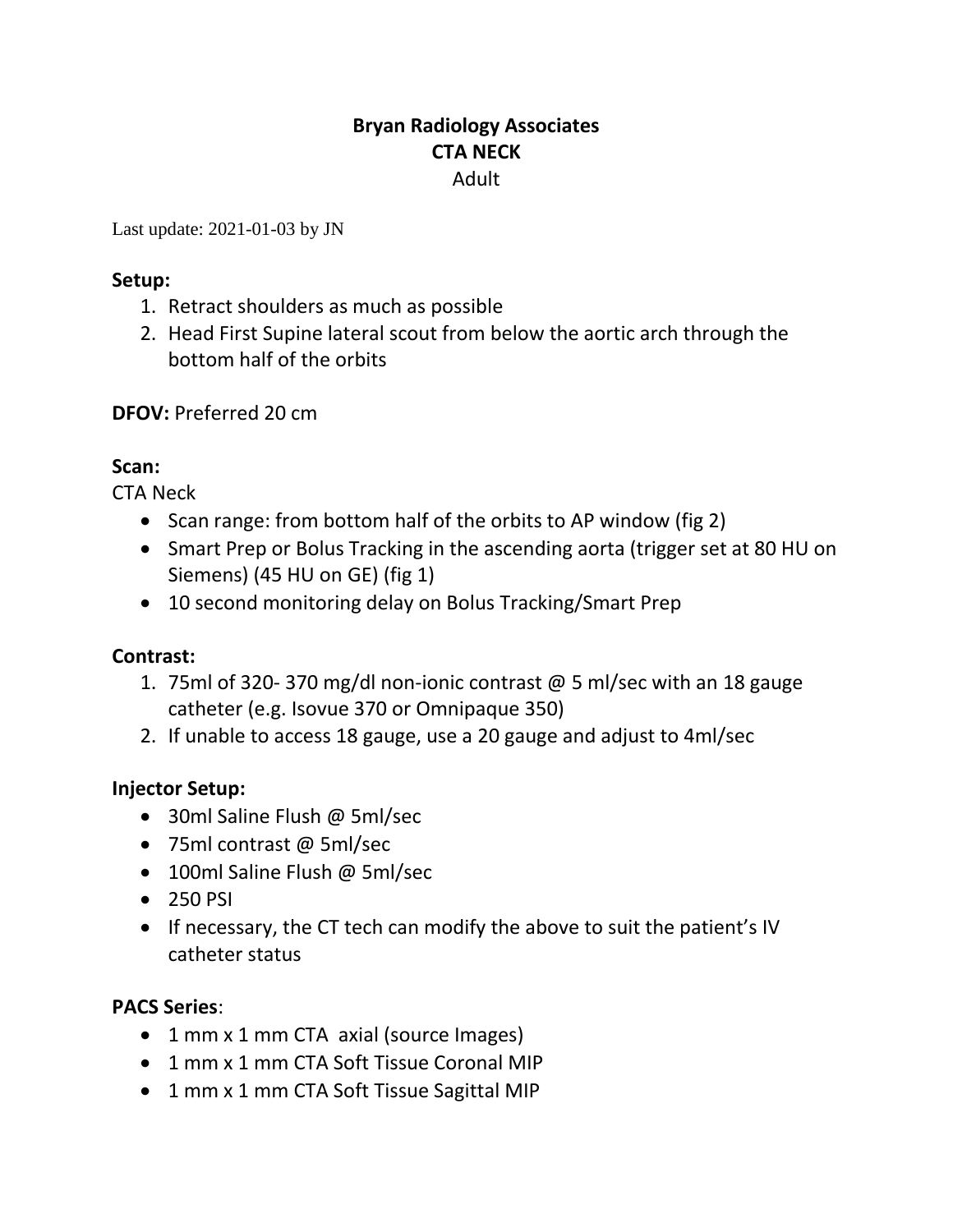

 $CTDI: ~ 10 - 25 mGy$